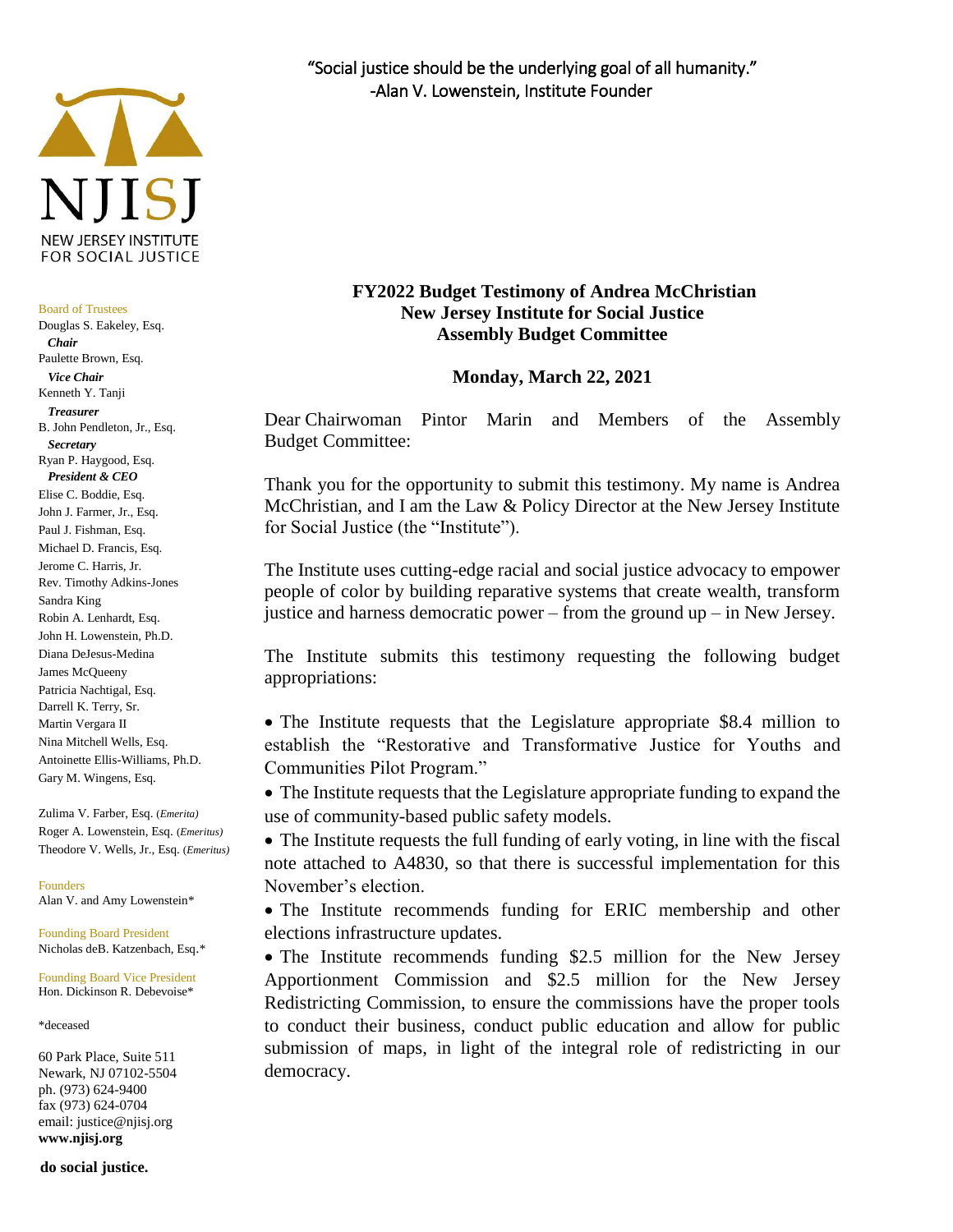- The Institute urges the Legislature to pass and fully fund the New Jersey Baby Bond Account program (A4638/S3130) with a \$70 million dollar allocation.
- The Institute supports expanding access to tuition-free college and asks the Legislature to fully fund the Community College Opportunity Grant (CCOG) and the Garden State Guarantee.
- The Institute supports the expansion of effective homeownership programs for families of color, particularly Black families, while protecting the Affordable Housing Trust Fund (AHTF) to meet the housing needs of low-income residents.

# **Youth Justice**

# *The Institute requests that the Legislature pass and fully fund A4663/S2924, the "Restorative and Transformative Justice for Youths and Communities Pilot Program," including an allocation of \$8.4 million to the Juvenile Justice Commission (JJC) to fund and administer the pilot program.*

For far too long, children of color have been overly incarcerated in New Jersey. Indeed, our state has the worst Black to white youth incarceration disparity rate in the nation – with a Black youth twenty-one times more likely to be locked up than their white counterpart<sup>1</sup> despite Black and white youth committing most offenses at similar rates.<sup>2</sup> New Jersey also has the fourth highest Latina/Latino to white youth incarceration disparity rate in the country.<sup>3</sup> Youth incarceration is also not helping our young people: over one-quarter of young people released from state youth facilities return to those facilities within three years.<sup>4</sup>

On November 4, 2020, in response to the Public Health Emergency Credits Bill, A4235/S2519, approximately 50 youth nearing the end of their sentences were released from New Jersey's prisons. Prior to that date, approximately 40 young people had been released. Because of this mass release, as of December 4, 2020, our state's youth prisons are almost 80 percent empty.<sup>5</sup> In addition, as noted in Governor Murphy's FY2022 Detailed Budget, our state's youth prisons will incarcerate 119 youth this year at a cost of \$445,504 per young person.<sup>6</sup> Over 500 staff members will be employed in these largely empty youth prisons.<sup>7</sup> Undoubtedly, the confluence of the COVID-19 crisis and the current economic downturn require a major shift away from this kind of deep investment in failure.

Now that the youth population is decreasing, instead of investing in incarceration, New Jersey should reinvest funds into services that can help youth successfully return to their communities and divert kids away from the system. This can be done by investing in a community-based restorative justice approach developed by the Institute and our partner Salvation and Social Justice, along with community residents in six cities across New Jersey. This approach uses restorative and transformative justice practices and a trauma-informed approach as outlined in our guide on this issue, *[Youth Justice Toolkit: A Community-Led Restorative Justice Approach](https://d3n8a8pro7vhmx.cloudfront.net/njisj/pages/1427/attachments/original/1595600849/Youth_Justice_Toolkit_Final.pdf?1595600849)*. 8

The Youth Justice Toolkit served as the foundational structure for the Restorative and Transformative Justice for Youths and Communities Pilot Program Bill, which allocates \$8.4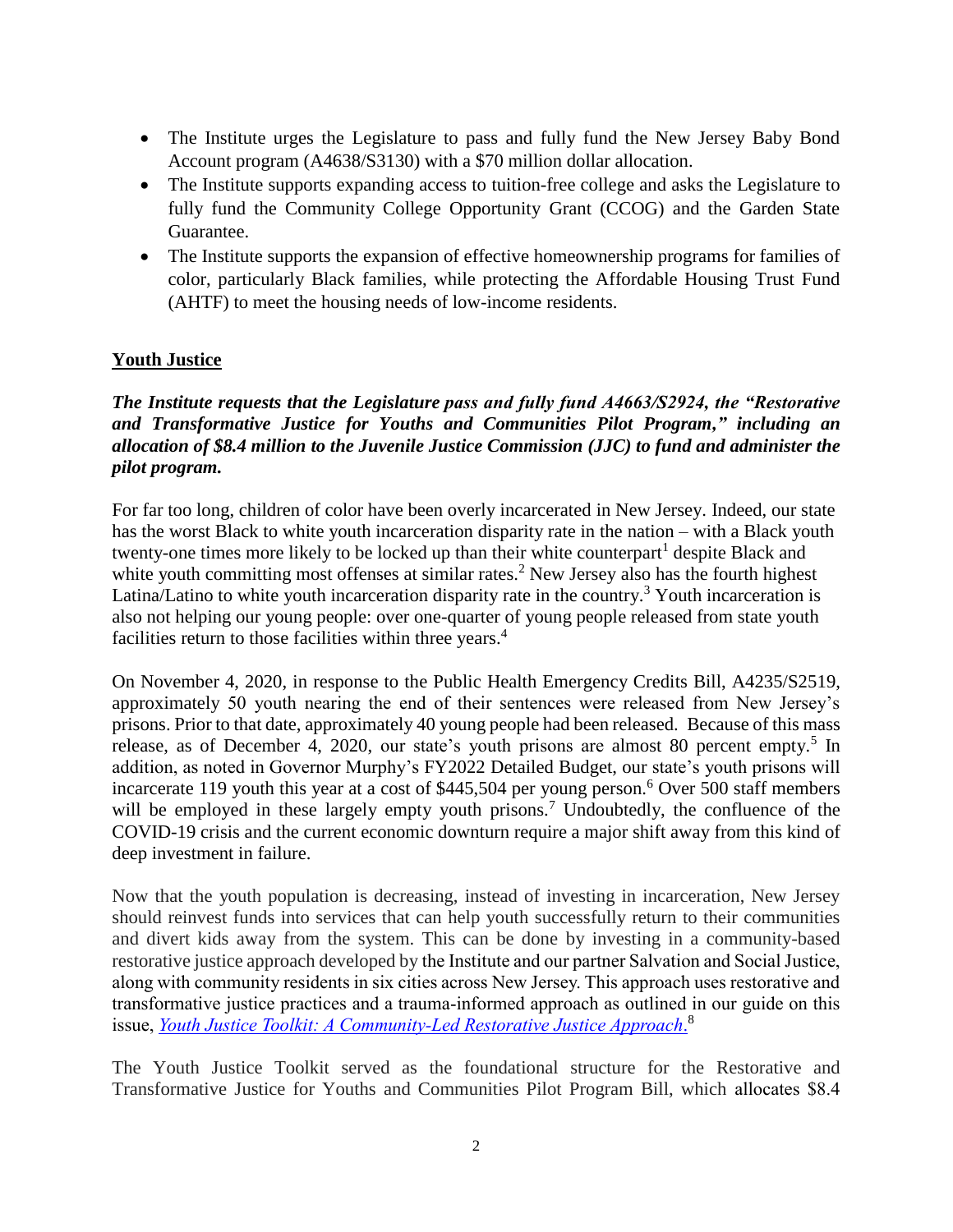million – less than 20 percent of the youth incarceration budget – for the creation of a two-year pilot program*.* This pilot program establishes enhanced reentry wraparound programs and community-led restorative justice hubs in four cities disproportionately impacted by youth incarceration: Newark, Paterson, Trenton and Camden. The hubs are a place where youth can build healthy relationships in the community and resolve conflict in a constructive manner. Additionally, the hubs are a place to connect youth and families to an emergency reentry program. The hub structure is modeled after Restorative Justice Hubs located in Chicago<sup>9</sup> and Restorative Justice for Oakland Youth<sup>10</sup> in California.

The Institute is encouraged that the Governor has increased the Juvenile Justice Commission's state/community-partnership grant appropriation by \$4.4 million in his proposed budget**.** We are requesting that this allocation specifically be earmarked to fund the *Restorative and Transformative Justice for Youths and Communities Pilot Program* and be increased to cover the full \$8.4 million needed to fund the program. This is what is needed to begin to fundamentally transform our state's youth justice system.

# **Policing**

# *The Institute requests that the Legislature allocate funding to expand the use of communitybased public safety models, including community-based violence prevention programs and nonpolice, mental health first responders.*

The Institute urges New Jersey to invest in community-based public safety systems. Those living with an untreated, severe mental illness are at least *16 times* more likely to be killed during a police encounter.<sup>11</sup> While the Institute commends New Jersey's efforts in expanding the use of Crisis Intervention Teams (CIT) training, our state must also create non-police first responders to limit interactions between law enforcement and people experiencing a mental health crisis.

The City of Newark has already begun to successfully address violence from a community-based, public health lens with the Newark Community Street Team. The Newark Community Street Team hires and trains outreach workers – often themselves community members – to mediate conflicts that may result in violence. The success of this program is an example of what is possible when New Jersey commits to expanding community-based, public health models to achieve public safety.

### **Early Voting Implementation**

# *The Institute requests fully funding early voting, in light of the fiscal note attached to A4830, so that there is successful implementation for this November's election.*

The Institute is grateful to this Legislature for advancing the pending early voting legislation (A4830/S3203). In our report, *[Our Vote, Our Power: Lifting Up Democracy's Voices in the](https://d3n8a8pro7vhmx.cloudfront.net/njisj/pages/1455/attachments/original/1580744995/Our_Vote__Our_Power_Report_for_Web.pdf?1580744995)  [Garden State](https://d3n8a8pro7vhmx.cloudfront.net/njisj/pages/1455/attachments/original/1580744995/Our_Vote__Our_Power_Report_for_Web.pdf?1580744995)*, we urged New Jersey to pass early voting options for voters in the state.<sup>12</sup> Research shows that early voting has many benefits. For voters, it expands access to voting, increases satisfaction with the voting process and results in shorter lines on Election Day.<sup>13</sup> For election officials, early voting improves poll worker performance, allows for early diagnosis and correction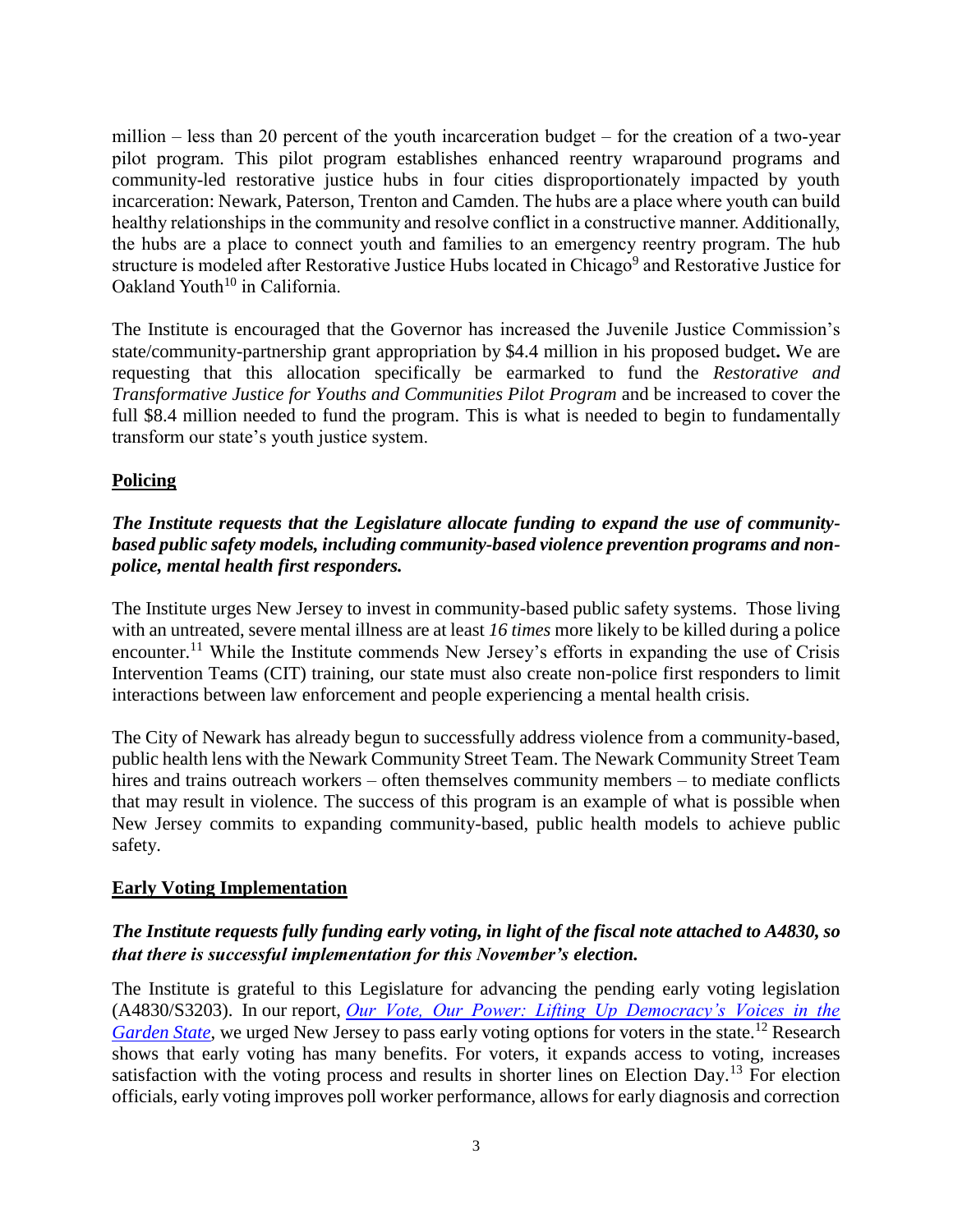of any errors with registration rolls, ballots, or machinery and reduces the stress on voting systems on Election Day.<sup>14</sup>

We have worked with the sponsors of the bill to bring it to where it is now and will continue to work with the Legislature, the Secretary of State's office and local election officials to ensure successful implementation once the legislation becomes law. In order to do this, it is crucial for the state to fully fund early voting, including updates to the election infrastructure.

We testified in support of this legislation and an appropriation during the last budget cycle and we thank the Legislature for appropriating \$20 million for early voting in the FY 2021 budget back in September. Based on a fiscal note calculated last year,  $^{15}$  that will be sufficient to purchase electronic poll books.

However, as the fiscal note attached to A4830 makes clear, that is not sufficient to fully support early voting.<sup>16</sup> The bill calls for the appropriation of an additional \$2 million to cover the costs of ballot on demand printers, which will accommodate the required provisional ballots at early voting sites.<sup>17</sup> There remains significant costs that still need to be addressed in order to assure successful implementation.

The Governor's proposed budget recommends \$20 million for early voting, but we want to ensure that this includes all the costs associated with early voting.<sup>18</sup> We urge the Legislature to fully fund the various costs as listed in the fiscal note to  $\mathbf{A}4380$ ,<sup>19</sup> including funding for updates to voting machines – a long overdue infrastructure upgrade. Fully funding early voting may require tens of millions more, but it is necessary funding. As we watch other states pass laws to drive us back to the Jim Crow era, we appreciate that this Legislature has instead worked to make our democracy more accessible. In order to continue on this path, we must fund our election reforms.

# **Elections Infrastructure**

# *The Institute recommends funding for ERIC membership and other elections infrastructure updates.*

In addition to the election infrastructure updates associated with early voting, we urge the Legislature to appropriate funding for other necessary upgrades that our system desperately needs.

The Legislature should appropriate funding to allow New Jersey to join the Electronic Registration Information Center (ERIC), a multi-state nonprofit organization that allows states to improve their voter rolls and increase voter registration access for voters.<sup>20</sup> Thirty states and the District of Columbia participate in ERIC.<sup>21</sup> The ERIC initial membership fee is  $$25,000^{22}$  and all states are required to pay annual dues based on population size.<sup>23</sup>

We also recommend the Legislature provide funding for mock elections this year in counties throughout the state, such as ones conducted by Los Angeles County in California<sup>24</sup> and Fulton County in Georgia.<sup>25</sup> This will allow the counties to run through the new infrastructure before this November's statewide election.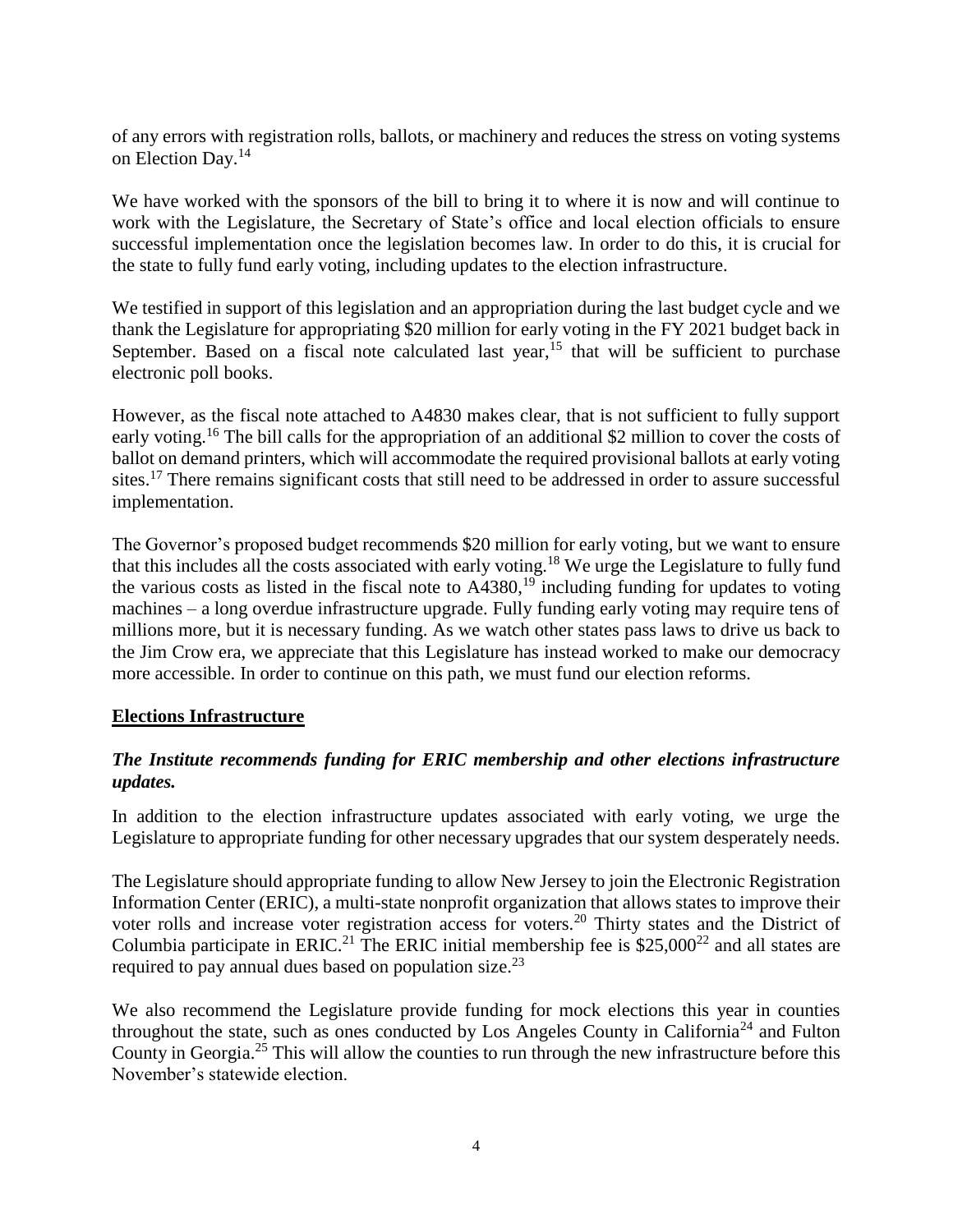## **Redistricting**

# *The Institute recommends funding \$2.5 million to the New Jersey Apportionment Commission and \$2.5 million to the New Jersey Redistricting Commission.*

This year is a vital year in our democracy. We will be redrawing both our legislative and congressional maps. Maps that will determine our representation for a decade. Redistricting is foundational to our democracy and we must fully fund the process of the crucial work of the New Jersey Apportionment Commission and the New Jersey Redistricting Commission.

During the last redistricting cycle, \$1.1 million was appropriated to the Apportionment Commission – \$500,000 for each parties' delegation and \$100,000 for the independent member.<sup>26</sup> We recommend increasing the amount for the independent member – who will be doing just as much work as the parties' delegations. The same funding amount should be appropriated for the Redistricting Commission, as both are equally important to our democracy.

We also recommend appropriating additional funding for public education. In FY2019, this Legislature appropriated \$500,000 for the Complete Count Commission in order to begin the necessary public outreach for Census  $2020$ <sup>27</sup> Similarly, we recommend \$500,000 each for legislative and congressional redistricting for public education and updated technology that would allow the public to submit maps and for the Commissions to respond.

## **Baby Bonds**

# *The Institute urges the Legislature to pass and fully fund the New Jersey Baby Bond Account program (A4638/S3130) with a \$70 million dollar allocation.*

The staggering racial wealth gap in New Jersey, which exists due to generations of inequitable policies that have limited asset-building for Black and other communities of color, limits the opportunities of children of color from birth. In New Jersey, the typical white resident 15 years or older has \$106,210 in wealth compared to just \$179 for the typical Black and Latina/Latino New Jerseyan, as highlighted in our recent data brief, *[Black and Brown in New Jersey](https://d3n8a8pro7vhmx.cloudfront.net/njisj/pages/689/attachments/original/1603320237/Black_and_Brown_in_NJ_Final.pdf?1603320237)*. <sup>28</sup> These disparities are due to inequities in opportunity passed from one generation to the next as white families have been supported in asset-building opportunities by public policies, while Black families have faced barriers to those same opportunities through structural racism built into the foundation of our society. Just as these disparities were created by design through policy, so must they be eliminated through reparative policies that expand wealth-building opportunities to Black and other families of color plagued by economic insecurity.

We must take bold and decisive action to repair the harms of past policies that limited wealth building for Black and other families of color and a Baby Bonds program is an opportunity to do just that – starting with the youngest and most vulnerable members of our community. We urge the Legislature to invest in low-income newborns in the state, who are disproportionately children of color, so that they may have access to the financial head start already available to so many of their peers by passing and fully funding the pending legislation to create the New Jersey Baby Bond Account program (A4638/S3130). The \$70 million appropriation for this legislation will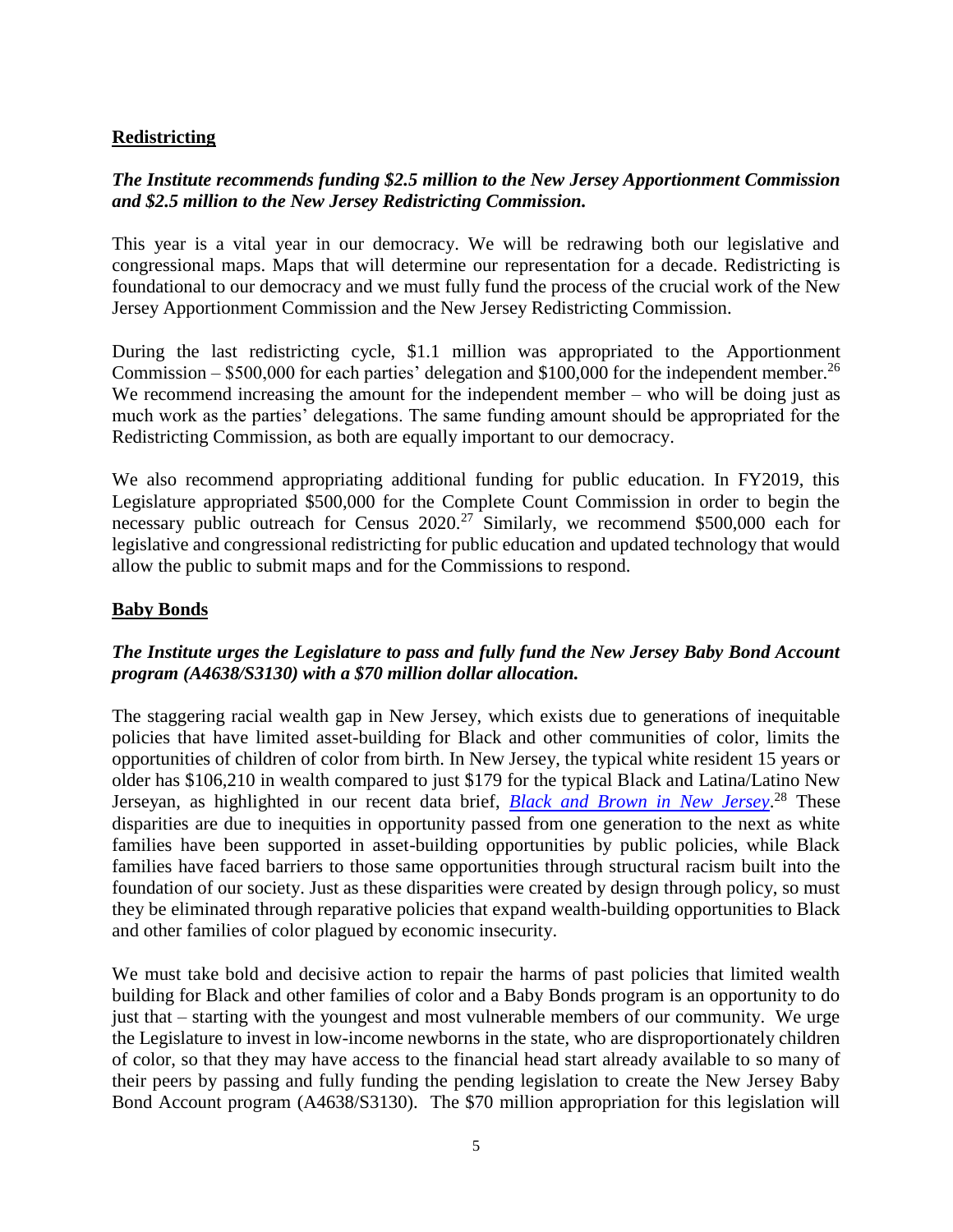help to level the playing field for young people in New Jersey by providing \$2,000 to low-income newborns at birth.

We believe that closing the racial wealth gap for the next generation requires the incorporation of additional progressively designed payments during childhood. Pairing the New Jersey Baby Bond account program with the national Baby Bond proposal championed by Senator Cory Booker at the federal level would do even more by ensuring all children in the Garden State have what they need to achieve their dreams. Still, the existing legislation does much to set up the infrastructure for and to establish our state's commitment to a Baby Bond program that would expand financial stability and economic opportunity for the next generation of young people. A fully-funded New Jersey Baby Bond program would be a foundational step in righting the wrongs of the past by helping to build assets in low-income communities of color. A Baby Bond program coupled with increased investments in public higher education (as discussed below) could help low-income young people of color, in particular, transition to adulthood with greater economic security and the resources needed to thrive – helping to close our racial wealth gap and equalize opportunity in the state.

# **Student Loans**

# *The Institute supports expanding access to tuition-free college and asks the Legislature to fully fund the Community College Opportunity Grant (CCOG) and the Garden State Guarantee.*

Access to higher education should be available to all and should not require a decades-long debt burden. Our recent report, *[Freed from Debt: A Racial Justice Approach to Student Loan Reform](https://d3n8a8pro7vhmx.cloudfront.net/njisj/pages/689/attachments/original/1593521244/Freed_From_Debt_Report.pdf?1593521244)  [in New Jersey](https://d3n8a8pro7vhmx.cloudfront.net/njisj/pages/689/attachments/original/1593521244/Freed_From_Debt_Report.pdf?1593521244)*, reveals the devastating burden that student loans have had on students in New Jersey as state funding for higher education has declined in recent decades – a burden that has been particularly acute for Black students.<sup>29</sup> Even before our current crisis, funding for higher education in our state had not recovered from the budget cuts during the Great Recession.<sup>30</sup> With funding levels diminished, New Jersey has the third-highest cost for in-state, full time students in the nation at \$26,070 per year, while the average graduate leaves with \$34,387 in student loans.<sup>31</sup> High costs and cuts in higher education expenditures have resulted in students and families increasingly turning to self-financing of their degrees through student loans, with many unable to repay their debts. From 2004 to 2019, the percentage of New Jersey student loan borrowers in default almost doubled from 4.3 percent to 8.5 percent.<sup>32</sup>

However, these distressing patterns of student loan debt are not evenly distributed across the population and Black students, in particular, are facing the largest student loan burdens and the greatest challenges in paying off those loans. Because of the existing racial wealth gap, students of color, particularly Black students, have greater financial need for higher education and more difficulty paying off educational loans after leaving school.<sup>33</sup> Almost half of Black borrowers nationally default over 20 years; while during the same period the typical white borrower has paid off 94 percent of their debt, the typical Black borrower has only been able to reduce their loans by 5 percent.<sup>34</sup>

Given these vast racial disparities in financial outcomes relating to student loans, ensuring that future students with financial need do not have to borrow heavily to attend college should be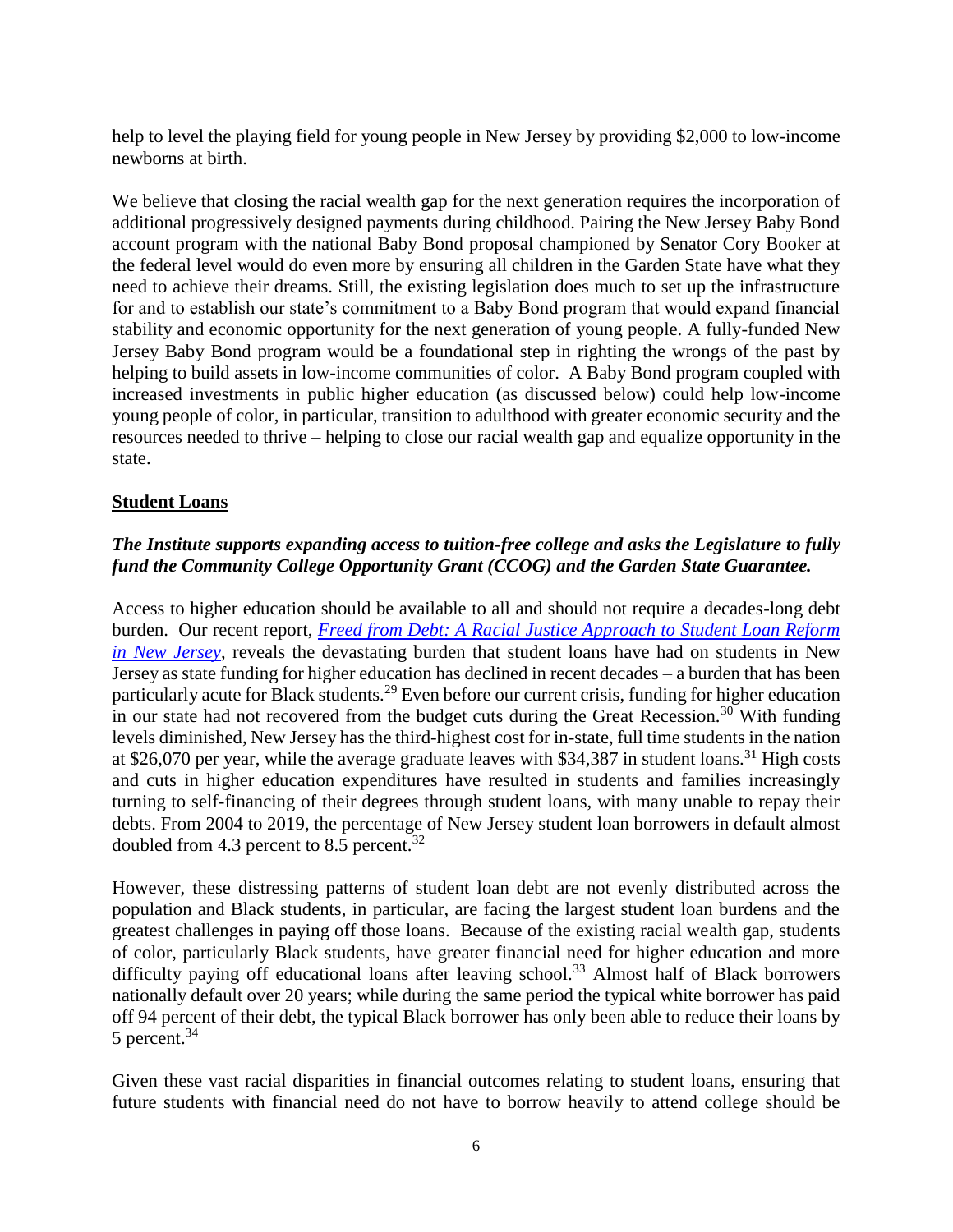understood as an important part of any racial justice agenda. For that reason, we are pleased that the Community College Opportunity Grant (CCOG) has been made permanent and urge the Legislature to fully fund the program so that low-income students will have greater access to postsecondary education without incurring tuition costs. We also support the Governor's Garden State Guarantee, a first of its kind program which expands support of tuition-free higher education for the first two years at our four-year public colleges and universities. The Institute believes these are positive and important steps in making higher education more accessible to low-income students and reducing the debt burden for students of color, in particular. In addition, as recommended in *Freed from Debt*, we urge the Legislature to consider additional opportunities to reduce tuition costs and other non-tuition expenses for higher education for economically-vulnerable students for all four-years of college at public institutions. Expanding support for the first two years at both community colleges and four-year institutions is a crucial stride forward and we hope these investments will be a foundation for additional efforts to bolster higher education access in New Jersey. Our state and our students benefit when students can access higher education without the burdens of student loans.

Similarly, while we commend and support increased investments and initiatives that will help incoming and current students access higher education tuition-free, we must not forget the burdens faced by current borrowers who already hold billions of dollars in debt in New Jersey alone. As of September 2020, there were 1.154 million federal loan borrowers in the state holding \$40.5 billion in outstanding balances.<sup>35</sup> Many of these borrowers, particularly Black borrowers and other borrowers of color, are facing a decades-long debt burden that limits economic security for years and delays access to other wealth-building opportunities such as homeownership.<sup>36</sup> For this reason, we also urge legislators to do all they can to provide relief to current borrowers. We urge the Assembly to support AR236, a resolution calling on President Biden to cancel up to \$50,000 in federal student loan debt and consider more options for relief to New Jersey borrowers with private loans, including those with NJCLASS loans through the state's Higher Education Student Assistance Authority (HESAA).

### **Homeownership**

# *The Institute supports the expansion of programs which expand homeownership opportunities for families of color, particularly Black families, while protecting the Affordable Housing Trust Fund (AHTF) to meet the housing needs of low-income residents.*

The Institute supports the expansion of state homeownership programs that increase homeownership opportunities for people of color. At the same time, we believe that these programs should be assessed and funded based on whether they effectively close racial homeownership disparities in New Jersey. While expansion of homeownership in communities of color is crucial for closing the racial wealth gap, homeownership programs that serve middle-income people *should not* be funded through funds taken from the Affordable Housing Trust Fund, which is designed to create and maintain affordable housing for families at no more than 80% of Area Median Income (AMI).<sup>37</sup> We support additional dedicated funds for homeownership programs and want to ensure funding be prioritized for programs that are working best to help Black and other families of color become homeowners.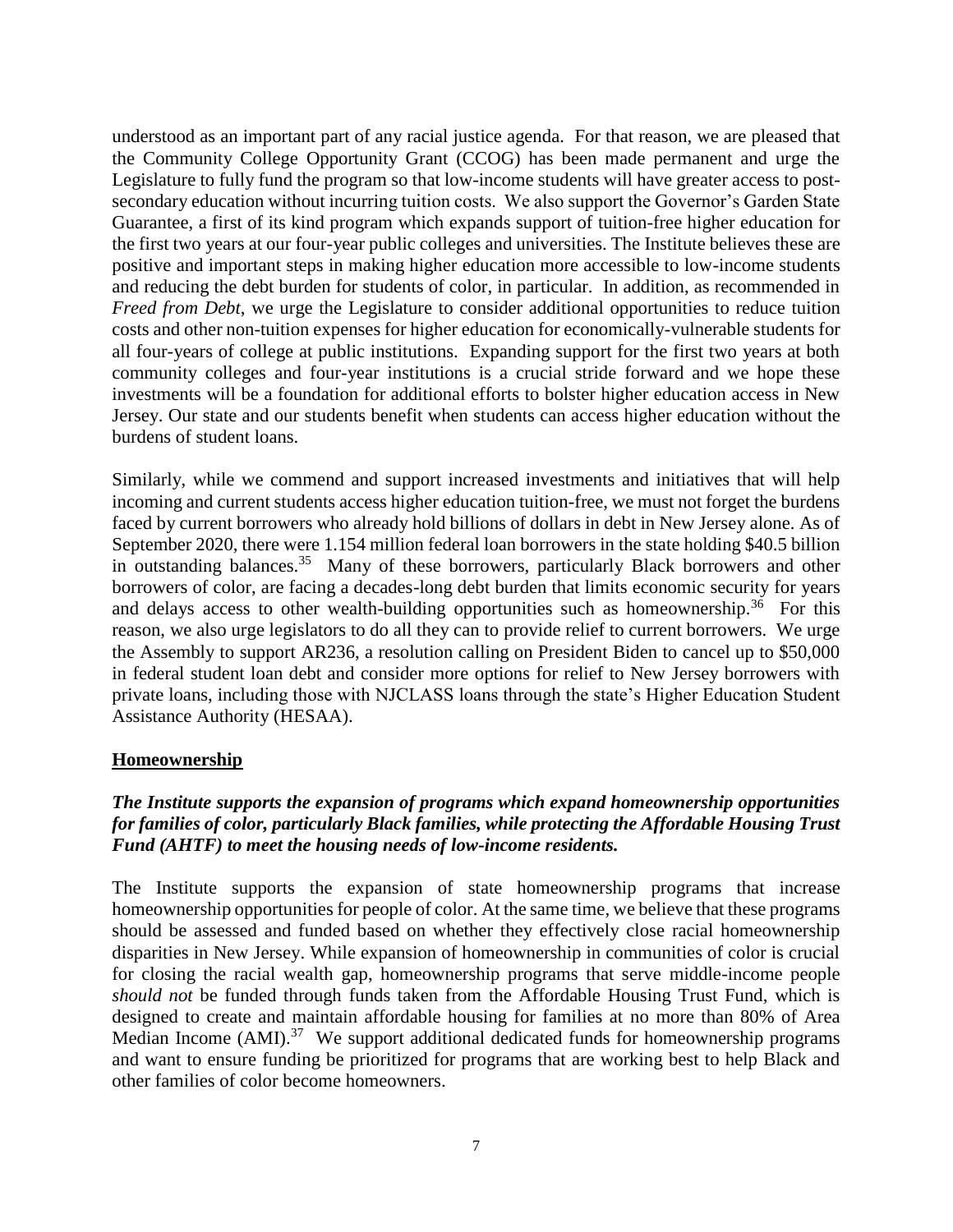Expanding homeownership for families of color should be a priority in New Jersey. In our report, *Erasing New Jersey's Red Lines*, we identified how the racial homeownership gap contributes to the racial wealth gap between white New Jerseyans and New Jerseyans of color.<sup>38</sup> Historical patterns of discriminatory policies such as redlining and racially restrictive covenants, as well as continued forms of discrimination, like predatory lending, have locked many Black and Brown New Jerseyans out of homeownership.<sup>39</sup> These policies have resulted in overall lower homeownership rates for New Jerseyans of color, especially Black New Jerseyans, who only have a homeownership rate of 41% compared to 77% for white New Jerseyans.<sup>40</sup>

In addition, many Black and Brown New Jerseyans struggle to become homeowners due to the state's existing racial wealth gap and the barriers that a lack of wealth poses to traditional homeownership. In addition to the individual-level wealth disparities highlighted earlier in this testimony, Black and Latina/Latino New Jersey households have a respective median net worth of \$6,100 and \$7,300 compared to white New Jerseyans, who have a median household net worth of \$352,000.<sup>41</sup> The high costs associated with homeownership today, particularly in New Jersey (one of the most expensive states in the country), prevent many Black and Brown New Jerseyans from becoming homeowners.

In sum, the Institute supports expanded state support of homeownership programs that can demonstrate success in expanding homeownership opportunities for Black and other families of color, but does not support diverting funding from the Affordable Housing Trust Fund for homeownership programs that serve populations with higher incomes than the trust fund was designed to serve.

 $\overline{a}$ 

<sup>&</sup>lt;sup>1</sup> OJJDP, EASY ACCESS TO THE CENSUS OF JUVENILES IN RESIDENTIAL PLACEMENT: 1997-2017, RACE/ETHNICITY BY STATE 2017 (RATE PER 100,000 JUVENILES), [Race/Ethnicity by State \(ojjdp.gov\).](https://www.ojjdp.gov/ojstatbb/ezacjrp/asp/State_Race.asp?state=59&topic=State_Race&year=2017&percent=rate)

<sup>&</sup>lt;sup>2</sup> JOSHUA ROVNER, THE SENTENCING PROJECT, RACIAL DISPARITIES IN YOUTH COMMITMENTS AND ARRESTS 6 (2016), <mark>Racial</mark> [Disparities in Youth Commitments and Arrests | The Sentencing Project.](https://www.sentencingproject.org/publications/racial-disparities-in-youth-commitments-and-arrests/)

<sup>3</sup> OJJDP, *supra* note 1.

<sup>4</sup> N.J. DEP'T OF CORR. ET AL., RELEASE COHORT OUTCOME REPORT: A THREE-YEAR FOLLOW UP 3 (2015), 2015 Release Recidivism Report.pdf (state.nj.us).

<sup>5</sup> E-mail from Jennifer LeBaron, Acting Exec. Dir., N.J. Juvenile Justice Comm'n, to Retha Onitiri, Community Engagement Dir., N.J. Inst. for Soc. Just. (Dec. 4, 2020, 11:52 EST) (on file with author) ("Regarding the census, today there are 100 youth in secure care.").

<sup>6</sup> N.J. DEP'T OF THE TREASURY OFFICE OF MGMT. & BUDGET, GOVERNOR'S FY 2022 DETAILED BUDGET D-265 (2021),

https://www.nj.gov/treasury/omb/publications/22budget/pdf/FY22GBM.pdf.

<sup>7</sup> *Id.* 

<sup>8</sup> N.J. INST. FOR SOC. JUSTICE, YOUTH JUSTICE TOOLKIT: A COMMUNITY-LED RESTORATIVE JUSTICE APPROACH (2020),

https://d3n8a8pro7vhmx.cloudfront.net/njisj/pages/1427/attachments/original/1595600849/Youth\_Justice\_Toolk it\_Final.pdf?1595600849.

<sup>9</sup> *Community-Led Restorative Justice Hubs About Page*, COMMUNITY-LED RESTORATIVE JUSTICE HUBS, https://rjhubs.org/about/ (last visited Mar. 15, 2021).

<sup>&</sup>lt;sup>10</sup> RESTORATIVE JUSTICE FOR OAKLAND YOUTH, RESTORATIVE JUSTICE ON THE RISE,

https://restorativejusticeontherise.org/resources/restorative-justice-for-oakland-youth-rjoy/ (last visited Mar. 15, 2021).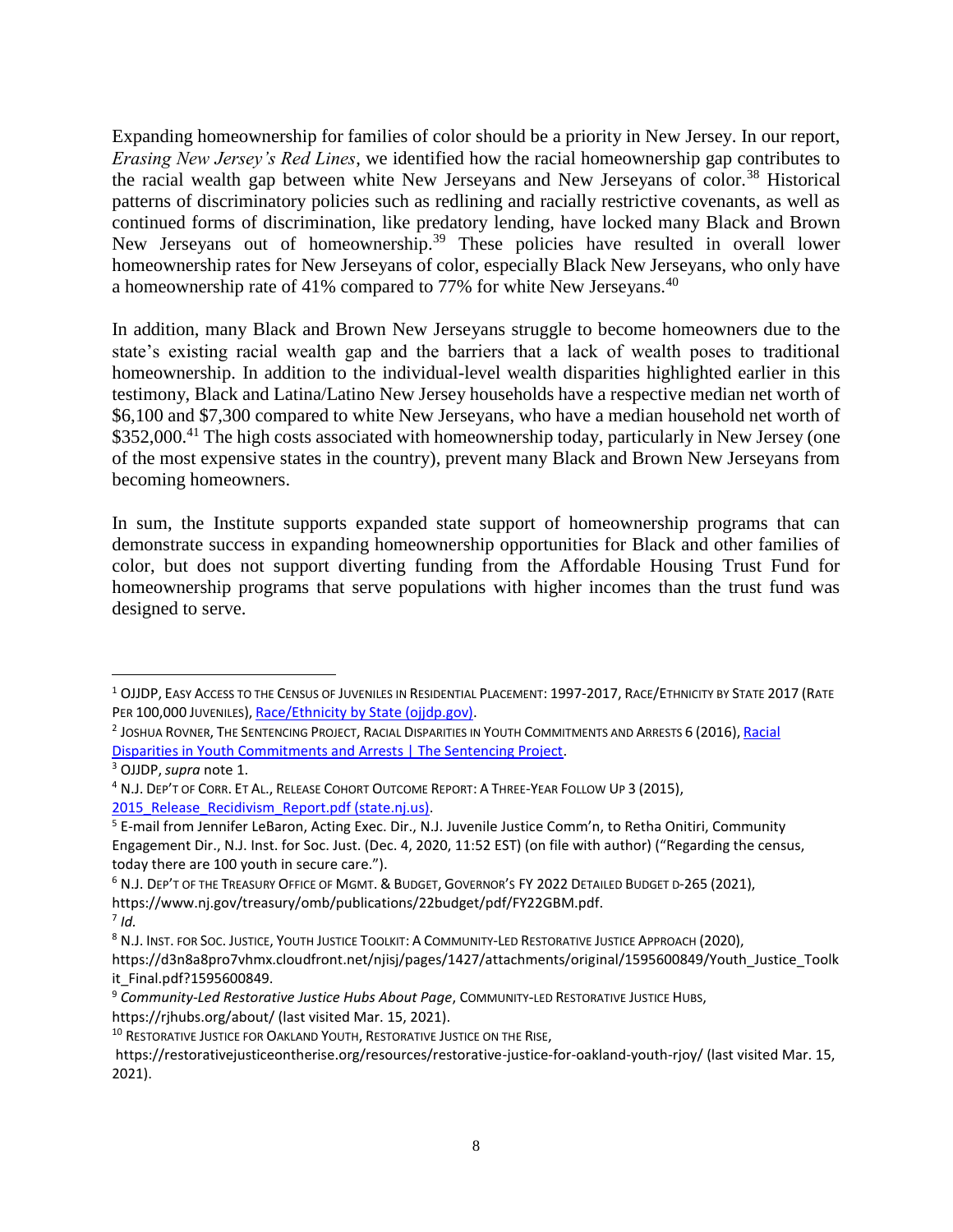<sup>11</sup> DORIS A. FULLER ET AL., OVERLOOKED IN THE UNDERCOUNTED: THE ROLE OF MENTAL ILLNESS IN FATAL LAW ENFORCEMENT ENCOUNTERS, TREATMENT ADVOCACY CENTER 1 (2015),

https://www.treatmentadvocacycenter.org/storage/documents/overlooked-in-the-undercounted.pdf.

<sup>12</sup> RYAN P. HAYGOOD ET AL., N.J. INST. FOR SOC. JUSTICE, OUR VOTE, OUR POWER: LIFTING UP DEMOCRACY'S VOICES IN THE GARDEN  $STATE$  (2020),

https://d3n8a8pro7vhmx.cloudfront.net/njisj/pages/1455/attachments/original/1580744995/Our\_Vote\_\_Our\_Po wer\_Report\_for\_Web.pdf?1580744995.

<sup>13</sup> DIANA KASDAN, EARLY VOTING: WHAT WORKS, BRENNAN CTR. FOR JUSTICE 5-8 (2013),

https://www.brennancenter.org/sites/default/files/publications/VotingReport\_Web.pdf.

 $14$  *Id.* 

 $\overline{a}$ 

<sup>15</sup> S. 99, Fiscal Note, 2020 Leg., 218th Sess. (N.J. 2020).

<sup>16</sup> Assemb. 4830, Fiscal Note, 2020 Leg., 218th Sess. (N.J. 2021).

<sup>17</sup> *Id.* 

<sup>18</sup> N.J. DEP'T OF THE TREASURY OFFICE OF MGMT. & BUDGET,*supra* note 6, at D-350.

<sup>19</sup> Assemb. 4830, *supra* note 16.

<sup>20</sup> ELECTRONIC REGISTRATION INFORMATION CENTER (ERIC), https://ericstates.org/.

<sup>21</sup> *What States are Members of ERIC?,* ERIC, https://ericstates.org.

<sup>22</sup> Dartunorro Clark, *Bipartisan Group That Secures Voter Data Shames Trump Panel*, NBC NEWS (July 16, 2017) https://www.nbcnews.com/politics/white-house/bipartisan-group-shares-voter-data-shames-trump-paneln783206.

<sup>23</sup> *ERIC: Summary of Membership Guidelines and Procedures*, ERIC, https://ericstates.org/wp-

content/uploads/2019/01/ERIC\_Membership\_Summary\_v1.0.pdf (last visited Mar. 22, 2021).

<sup>24</sup> The Registrar-Recorder/County Clerk, *Experience the New Voting Experience at Los Angeles County's Mock-Election*, LOS ANGELES (Sept. 20, 2019), https://www.lacity.org/highlights/experience-new-voting-experience-losangeles-countys-mock-election.

<sup>25</sup> *Fulton County Registration and Elections to Host Mock Election*, FULTON COUNTY (Feb. 11, 2020),

https://www.fultoncountyga.gov/news/2020/02/11/fulton-county-registration-and-elections-to-host-mockelection.

<sup>26</sup> Cynthia Burton*, New Jersey Gears Up For a Redistricting Battle*, THE INQUIRER (Jan 31, 2011),

https://www.inquirer.com/philly/news/homepage/20110131\_New\_Jersey\_gears\_up\_for\_a\_redistricting\_battle.ht ml.

<sup>27</sup> N.J. COMPLETE COUNT COMM'N, REPORT TO THE GOVERNOR AND THE LEG. 40 (June 2019),

https://nj.gov/state/assets/reports/2019-07-nj-complete-count-commission-report.pdf.

<sup>28</sup> N.J. INST. FOR SOC. JUST., BLACK AND BROWN IN NEW JERSEY: THE GARDEN STATE'S SHAMEFUL RACIAL WEALTH GAP 2 (2020),

https://d3n8a8pro7vhmx.cloudfront.net/njisj/pages/689/attachments/original/1603320237/Black\_and\_Brown\_in NJ Final.pdf?1603320237.

<sup>29</sup> RYAN P. HAYGOOD ET AL., N.J. INST. FOR SOC. JUST., FREED FROM DEBT: A RACIAL JUSTICE APPROACH TO STUDENT LOAN REFORM IN NEW JERSEY 1 (2020),

https://d3n8a8pro7vhmx.cloudfront.net/njisj/pages/689/attachments/original/1593521244/Freed\_From\_Debt\_R eport.pdf?1593521244.

<sup>30</sup> *Id*. at 6-7.

<sup>31</sup> *Id*. at 2.

<sup>32</sup> *Id*. at 7.

<sup>33</sup> *Id*. at 5.

 $34$  *Id.* 

<sup>35</sup> *Fed. Student Loan Portfolio*, FED. STUDENT AID, https://studentaid.gov/data-center/student/portfolio (last visited March 17, 2021) Download Excel sheet under Portfolio by Location.

<sup>36</sup> *See* HAYGOOD ET AL., *supra* note 28, at 5.

37 N.J. DEP'T OF CMTY. AFF., AFFORDABLE HOUS. TR. FUND, https://www.nj.gov/dca/divisions/dhcr/offices/ahtf.html.

38 RYAN P. HAYGOOD ET AL., N.J. INST. FOR SOC. JUSTICE, ERASING NEW JERSEY'S RED LINES: REDUCING THE RACIAL WEALTH GAP THROUGH HOMEOWNERSHIP AND REINVESTMENT IN COMMUNITIES OF COLOR 6 (2020),